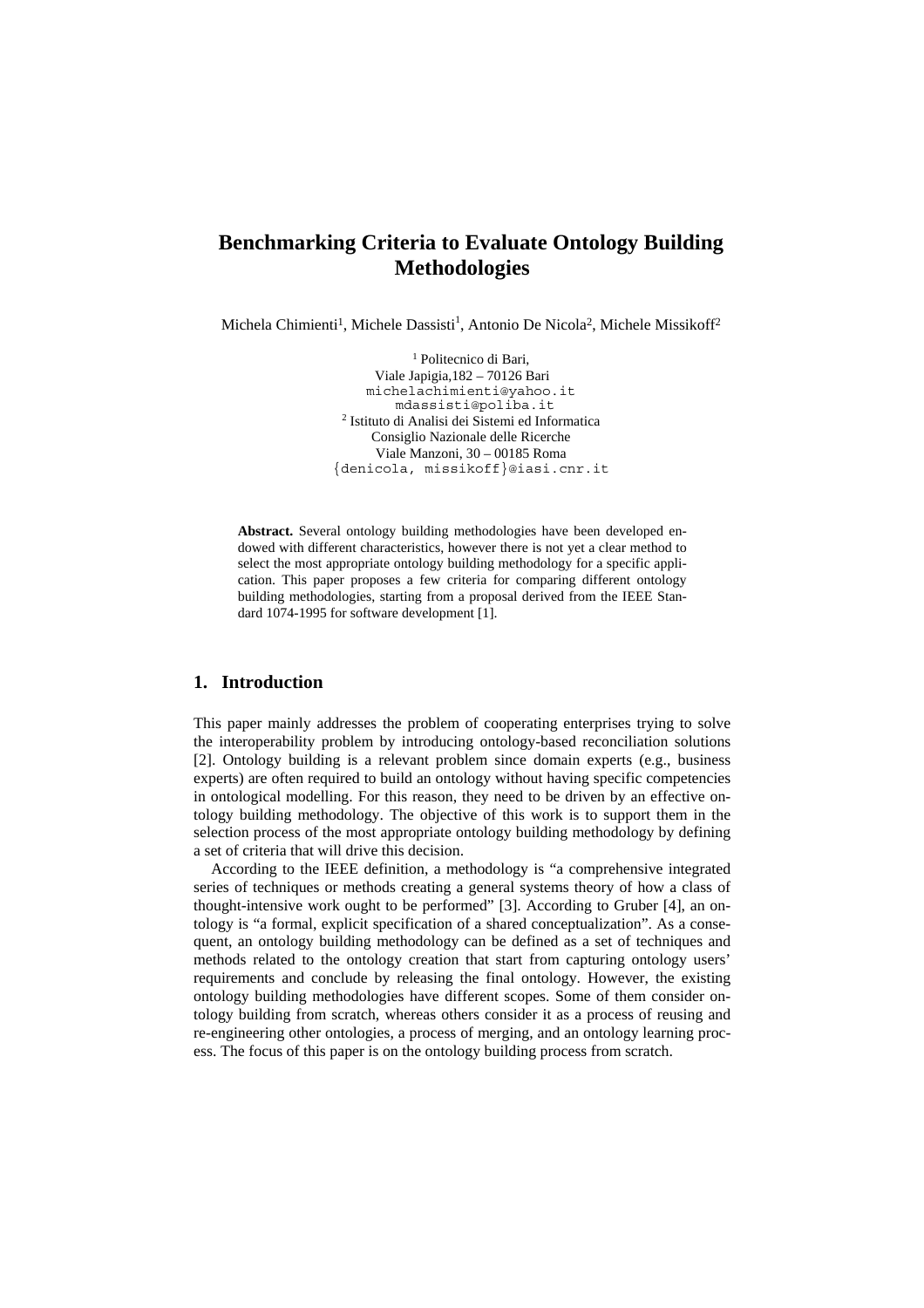Among the most important existing ontology building methodologies, we consider: *Cyc Methodology* developed at *MCC* [5]; the one developed at *Edinburgh University* [6]; the one developed at *University of Toronto* [7]; the one developed in the context of the *Esprit KAKTUS* project [8]; *Methontology* developed at *Polytechnic University of Madrid* [1]; the *SENSUS-based methodology* developed at *Information Sciences Institute* [9]; *On-To-Knowledge* developed at *University of Karlsrhue* [10]; the one developed at *Stanford University* [11], and *UPON* developed at *IASI-CNR* and *University of Rome* [12].

In this paper we present a set of criteria aimed at confronting the quality of existing ontology building methodologies. The concept of "quality" in the ontology building domain refers to the set of features of an ontology building methodology that characterise its use in a specific case.

The rest of the work is organised as follow. Section 2 presents the approach for the evaluation of ontology building methodologies derived from the IEEE Standard 1074-1995 for software development [1] [13], in Section 3 a set of criteria for the benchmarking of ontology building methodologies is presented. Finally, in Section 4, conclusions and future work are discussed.

## **2. Analysis of the Existing Evaluation Method derived from the IEEE Standard 1074-1995 for Software Development**

Despite a growing literature [14], [15] on metrics aimed at assessing the quality of ontologies, the works related to the evaluation of ontology building methodologies are still inadequate.

In [16], an approach to analyse ontology building methodologies inspired by the "IEEE Standard for Developing Software Life Cycle Processes 1074-1995" [13] is proposed. According to the IEEE definition, a software is a set of "computer programs, procedures and, possibly, associated documentation and data pertaining to the operation of a computer system". According to [16], ontologies are part of software products. For this reason, the author asserts that the quality of an ontology building methodology is connected to the compliance with the IEEE Standard 1074-1995, of course, adapted to the special characteristics of ontologies.

This IEEE Standard, in particular, describes the software development process as the activities to be carried out and the techniques that can be used for developing software. This software development methodology, easily adapted to ontology building, comprises four main processes:

- 1) *Software life cycle model process*. It includes the activities of identifying and selecting a specific software life cycle model, which establishes the order of the different activities involved in the process.
- 2) *Project management process*. It includes the activities related to project initiation, project monitoring and control, and software quality management.
- 3) *Software development-oriented processes*. They are divided into:
	- 1. pre-development processes, that cover the activity of studying the environment, and the feasibility study;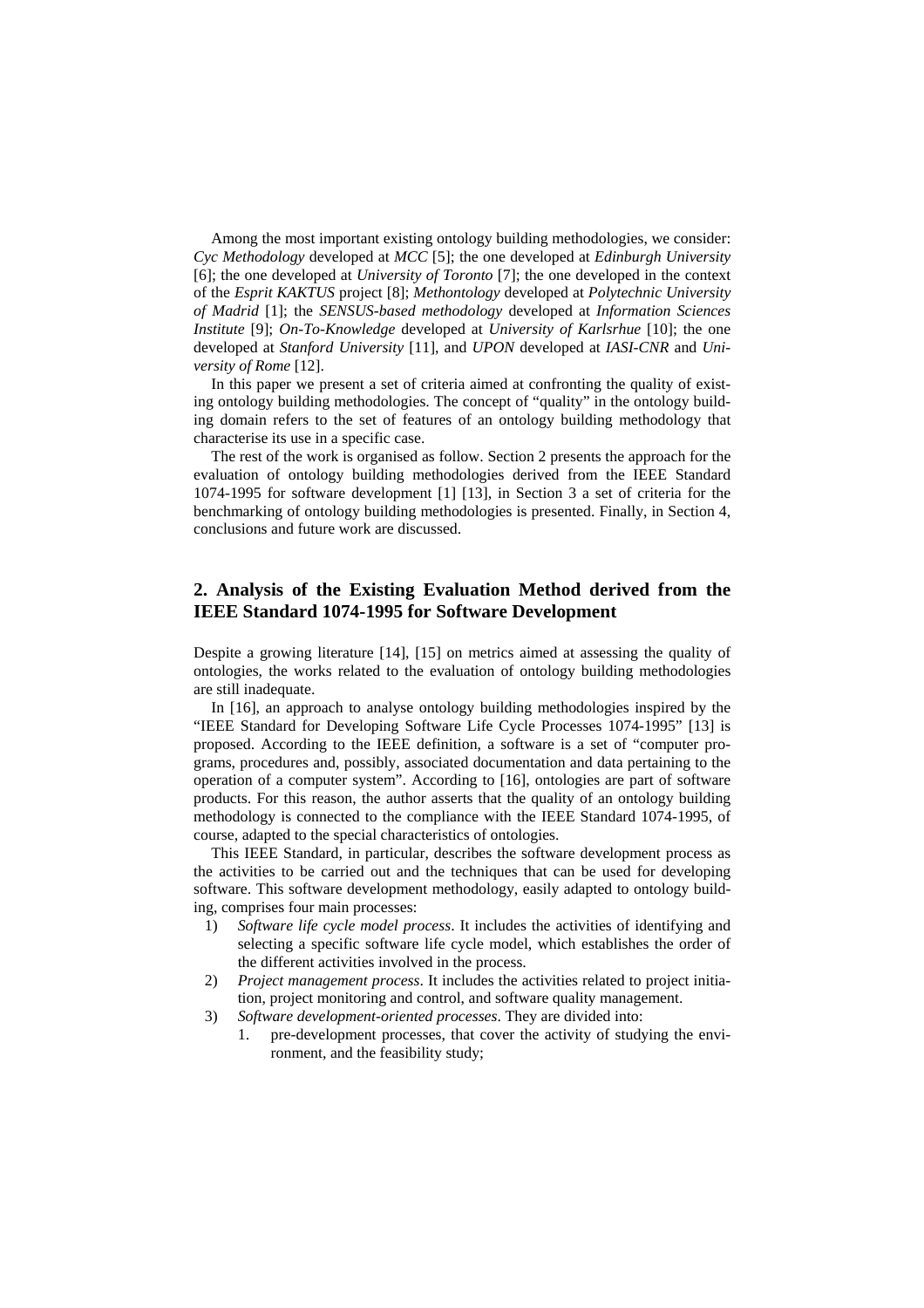- 2. development processes, that include the activities of requirements collection, design, and implementation;
- 3. post-development processes, that cover the activities of installation, operation, support, maintenance, and retirement.
- 4) *Integral processes*. They cover the phases of verification and validation, software configuration management, documentation development, and training.

In [16], a set of secondary criteria for methodology assessment is also established: degree of adoption of knowledge engineering, level of detail of the methodology, recommendations for knowledge formalization, strategy for ontology building (application dependent, semi-dependent, independent), strategy for identifying concepts (bottom-up, top-down, middle-out), recommended life cycle, recommended techniques, and ontologies developed using the methodology and systems built using these ontologies [16].

## **3 A Set of Criteria for the Benchmarking of Ontology Building Methodologies**

This Section proposes six further criteria that should drive the comparison of ontology building methodologies. These criteria are intended as complementary to the approach presented in [16] [1].

In our approach, the quality of ontology building methodologies should be evaluated according to the following additional guidelines.

- *Specification of measurements*. According to the quality management literature, evaluation criteria of ontology building methodologies must be established defining a measurement method. It is important to fix formal metrics (like quantitative indicators, performance indicators, etc.) for comparison purposes.
- *Ease of use of the evaluation method*. The criteria to evaluate ontology building methodologies must be supported by detailed usage procedures. The evaluation method must specify how quality evaluation should be conducted. The specification of evaluation criteria without defining the process to apply them is a barrier to their effective use in practice.
- *Focus on different perspectives*. There is not only one correct way to model a domain, but there are always several alternatives. The best solution depends on several aspects like, for instance, objectives of ontology users, skills of ontology engineers, and economical resources available for the building process. For this reason, the evaluation has to take into account different perspectives in choosing an ontology building methodology (e.g. training facilities, development time, human resources involved, etc.).
- *Focus on the modellers' knowledge*. The evaluation of ontology building methodologies has to be achieved through interviews with the modellers, domain experts and knowledge engineers, who are involved in the building process. Though this can not be properly seen as an evaluation criterion, it is important to consider: the usability of the methodology, the ability to perform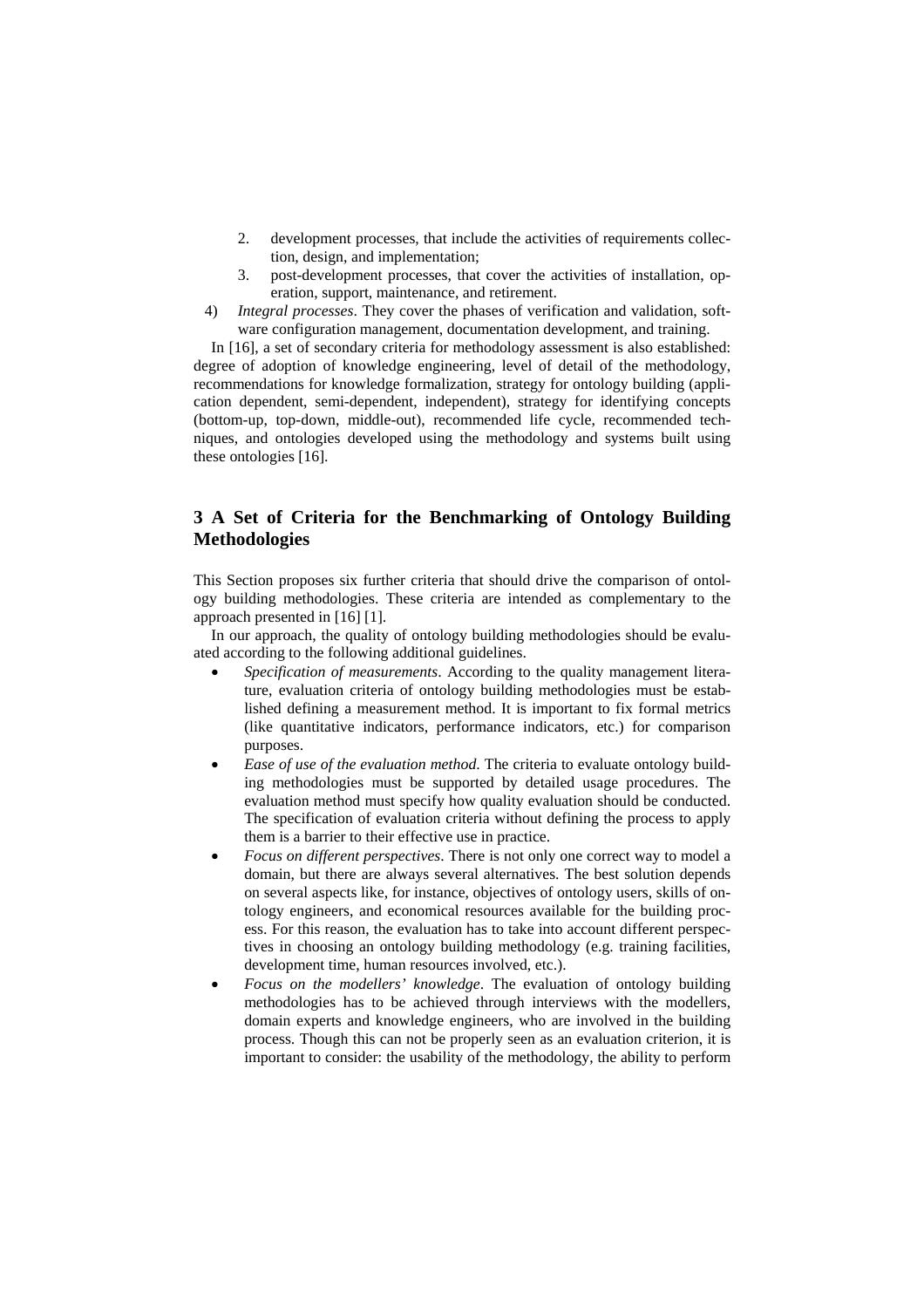the intended task by using it, the degree to which the methodology is easy to understand, and, finally, the degree to which each of the method's part is fully specified and developed.

- *Focus on quality improvement*. The evaluation of ontology building methodologies has also to focus on quality of results (defect detection) and has also to consider how to improve them (defect correction).
- *Presence of empirical testing*. The effectiveness of the evaluation method for ontology building methodologies needs to be empirically tested rather than justified by logical or theoretical arguments alone.

### **4. Conclusions and Future Work**

This paper, starting from the analysis of the ontology building methodology evaluation approach, derived from the IEEE Standard for software development, proposes, in the frame of conceptual model quality research, six new guidelines for supporting knowledge modellers in the selection of the most appropriate ontology building methodologies. The extended criteria, presented in Section 3, have already been applied to a first test case and preliminary results are currently under evaluation.

The authors are now extending the research elaborating a new framework, based on the *design science research* [17], to define an evaluation approach in the ontology building domain.

#### **References**

- 1. Corcho, O., Fernandèz-Lopèz, M., Gomez-Perez, A.: Methodologies, tools and languages for building ontologies. Where is their meeting point? In *Data & Knowledge Engineering n.46* (2003), pp. 41–64.
- 2. Missikoff, M., Taglino F.: An Ontology Based Platform for Semantic Interoperability. In *Handbook on Ontologies* – Springer-Verlag (2004), pp. 617-634.
- 3. IEEE Standard Glossary of Software Engineering Terminology. *IEEE Computer Society*, New York (1990).
- 4. Gruber, T. R.: A translation approach to portable ontology specifications. *Knowledge Acquisition 5* (1993), pp. 199–220.
- 5. Lenat, D. B. Guha, R. V.: Building large knowledge-based systems. *Addison-Wesley Publishing Company* (1990).
- 6. Uschold, M., King, M.: Towards a Methodology for Building Ontology. In *Proceedings of the Workshop on Basic Ontological Issues in Knowledge Sharing*, Montreal, Canada (1995).
- 7. Grüninger, M., Fox, M. S.: Methodology for the design and evaluation of ontologies. In *Proceedings of the Workshop on Basic Ontological Issues in Knowledge Sharing*, Montreal, Canada (1995).
- 8. Bernaras, A., Laresgoiti, I., Corera, J.: Building and Reusing Ontologies for Electrical Network Applications. In *Proceedings of the European Conference on Artificial Intelligence", ECAI 96* (1996) pp. 298-302.